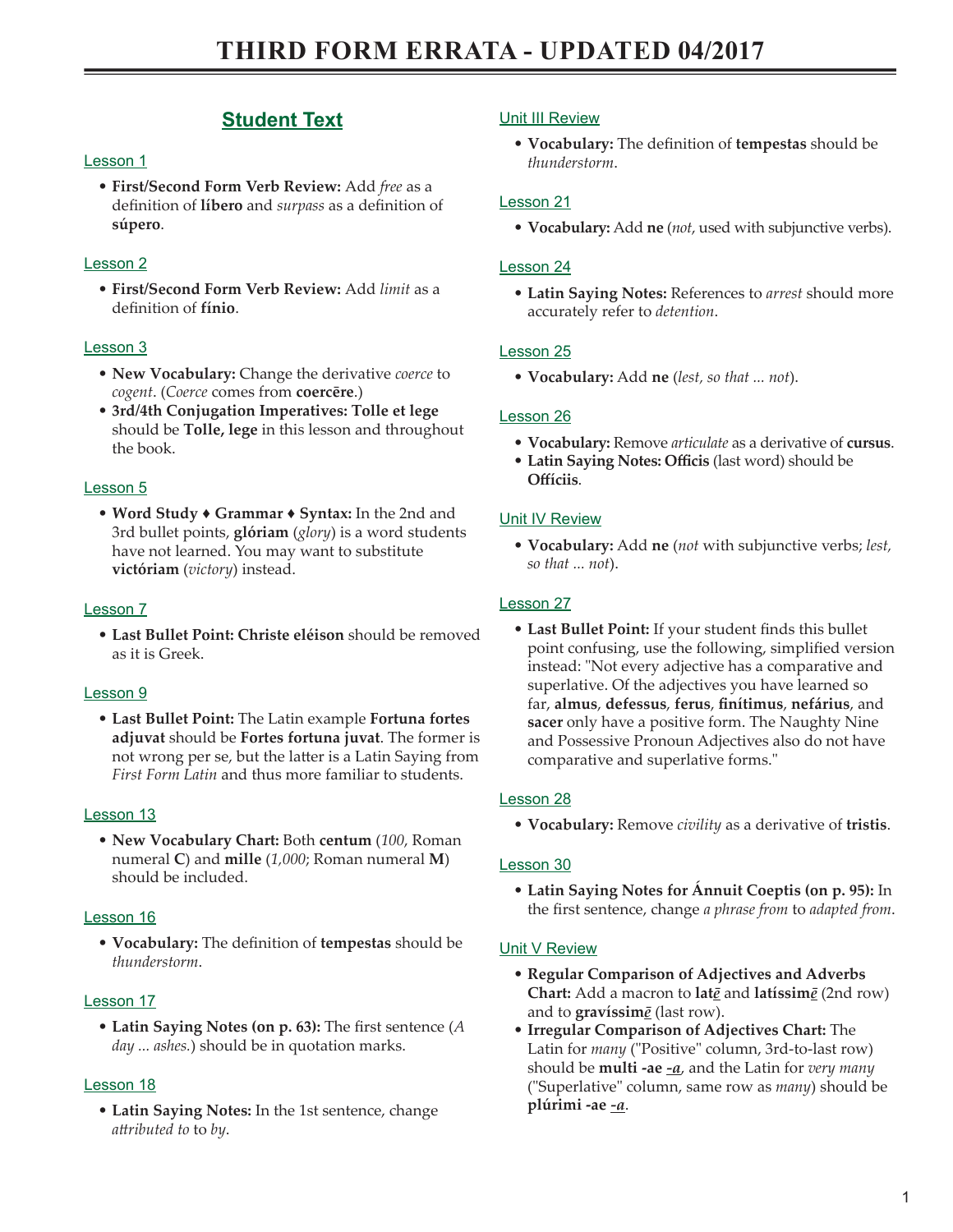# Conversational Latin Appendix

• **Classroom Latin:** Change **Est-ne confusus?** to **Esne confusus?** (N.B. **Confusus** is used when speaking to a male and **confusa** to a female.)

# Latin Sayings - First and Second Form Review Appendix

• **Third Form Lesson Two:** Translation of **Aut viam ...** should be *I shall either find a way or make one*; translation of **Ferrum ferro exacúitur** should be *Iron is sharpened by iron*.

# Grammar Forms Appendix

- **Irregular Comparison of Adjectives Chart:** The Latin for *many* ("Positive" column, 3rd-to-last row) should be **multi -ae** *-a*.
- **Regular Comparison of Adjectives and Adverbs Chart:** Add a macron to **lat***ē* and **latíssim***ē* (2nd row) and to **gravíssim***ē* (last row).

## Vocabulary Appendix

• **Latin-English:** Remove *easy* as a definition of **mollis -e**.

# **Workbook**

### Lesson 3

- **II A. 1st/2nd Conjugation Imperatives:** Chart: Change *English* (1st-column Header) to *Latin*.
- **III. 3rd/4th Conjugation Imperatives:** Saying: Change **Tolle et lege.** to **Tolle, lege**.

#### Lesson 6

- **III. Form Drills:** Drill C #7: Change *spoken* to *prayed*.
- **III. Form Drills:** Drill F #10: Change *spoken* to *heard*.

## Unit 1 Review

• **Translation C** #6: Footnote added for *unto* so students know to use **in** *w/acc*.

#### Lesson 9

• **VIII. Translation** #1: Change **male** to **non**.

#### Lesson 10

• **III. Adjective Form Drills:** Drill B #4: Change *consul* to *man*.

### Lesson 12

- **IV. Form Drills:** Drill B directions: Clarify that student should use the nominative singular masculine form.
- **V. Adjective Review:** Drill D & E directions: Clarify that student should use the nominative case.
- **VII. Verb Drills:** Drill H #3: Change *give up* to *give way*.
- **VIII. Translation** #10: Change **vaccum** to **vácuum** (one **c**, two **u**'s).

### Lesson 13

• **VIII. Translation** #7: Footnote added for **celériter** so students know it is an adverb and translates as *swiftly*.

### Lesson 15

- **IV. Form Drills:** Drill D #1: Change **Július** to **Caesar**.
- **IV. Form Drills:** Drill D #12: Sentence rewritten to **Specta Marcum. Videsne \_ equum parvum?** (The answers remain the same.)
- **IV. Form Drills:** Drill D #18: Sentence rewritten to **Caesar Gallos audaces vincit. \_ exércitus fortis non erat.** (The answers remain the same.)
- **VI. Reading:** Add **equitatus -ūs m.** (*cavalry*) to vocabulary.

### Lesson 16

• **VII. Translation** #8: Change **felices** to **laeti**. (The English translation is still correct.)

#### Lesson 19

- **I. Word Study and Grammar** #12: Change *personal* to *possessive*.
- **VII. Reading:** Add **avis -is f.** (*bird*) to vocabulary.

## Unit III Review

- **I. Word Study and Grammar** #19: Change *personal* to *possessive*.
- **VI. Translate** #3: Change **Currus** to **Hasta**.

#### Lesson 20

• **V. Form Drills:** Drill C #7: Change **néscimus** to **cógimus**. (**Néscimus** is a correct word, but 4th conj., not 3rd.)

## Lesson 21

• **VIII. Translation** #10: Change *cart* to *fort*.

## Lesson 22

• **VI. Translation** #6: Sentence should begin with *Ab*.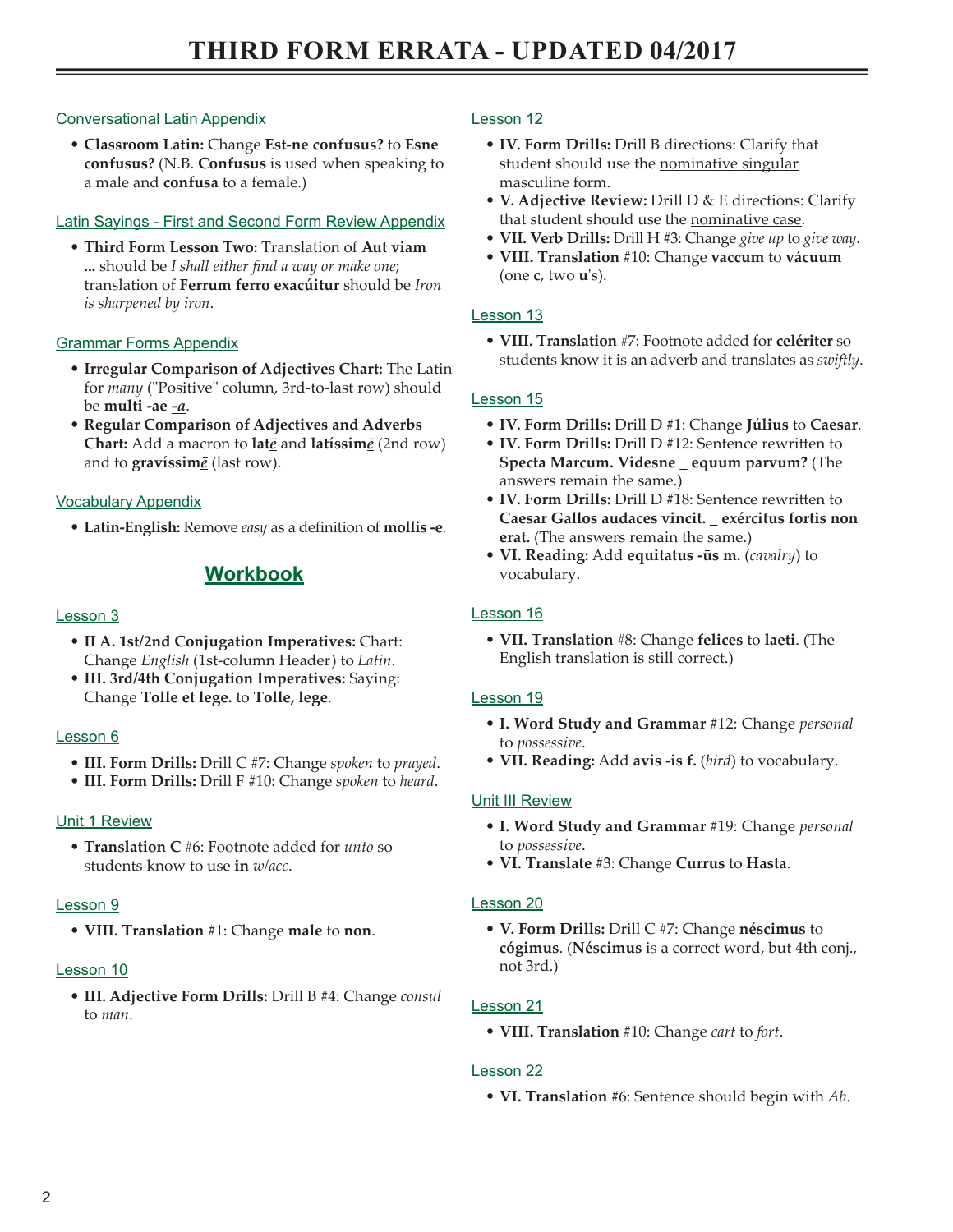# Lesson 23

- **VI. Translation** #9: Change **laudare** to **laudo**.
- **VIII. Reading:** Change **Oves** (1st word, 2nd sentence of 2nd line) to **Vaccae**; change **clarus** (5th word, last line) to **pulcher**; and add **nix nivis f.** (*snow*) to vocabulary.

# Lesson 24

- **VI. Translation** #1: Change **Aves** to **Áquilae**.
- **VI. Translation (con'd.)** #1: Change **áequore** to **campo**.
- **VI. Translation (con'd.)** #3: Change **crur***es* to **crur***a*.
- **VII. Reading:** Change **et res pública sunt** (1st full sentence, 2nd line) to **est**; add **glória -ae f.** (*glory*), **fama -ae f.** (*fame*), and **Lúcius -i m.** (*Lucius*) to vocabulary.

## Lesson 25

• **V. Form Drills (cont.):** Drill F directions: Add "Convert the given passive form to the corresponding active form (1-5) or translate (6-10)."

### Lesson 26

• **VIII. Reading:** Change **diffícile** (1st word, last line) to **difficíliter**; add **neque ... neque** (*neither ... nor*) to vocabulary.

## Unit IV Review

• **V. Vocabulary:** Replace *joint* (2nd column, 8th-fromlast) with *course, running*.

## Lesson 28

• **VIII. Reading:** Add **ígitur adv.** (*therefore*) to vocabulary.

## Lesson 29

• **V. Translation** #6: Change *consuls* to *lieutenants*.

#### Lesson 30

• **VIII. Reading:** Add **consul cónsulis m.** (*consul*) and **Ásia -ae m.** (*Asia*) to vocabulary.

# Second Form Grammar Questions

• **Question #9:** Change **Mária** (accent over first **a**) to **María** (accent over **i**).

## Third Form Vocab Drill

• **Lesson 22 Vocabulary:** Change **s***ae***pulchrum** to **s***e***pulchrum**.

# **Quizzes & Tests**

### Lesson 8 Quiz

• **E. Grammar** #3: The name "Jesus" should be bold because it is a Latin word.

# Unit 2 Test

- **G. Translate** #7: Change **Július** to **Marcus**.
- **G. Translate** #8: Change **Júlio** to **Marco**.

### Unit 3 Test

• **B. Decline:** The headers for the 2nd, 3rd, and 4th charts on page 3 should have "Singular" over the first and third blank columns and "Plural" over the second and fourth blank columns.

## Lesson 24 Quiz

• **C. Translate or Answer** #6: *Stone* should be *bone*.

## Unit 4 Test

• **A. Vocabulary** #34: Change *that (conj.)* to *in order that*.

## Lesson 30 Quiz

• **D. Grammar** #1: Change *verbs the* to *verbs they*.

# **Teacher Key1**

#### Lesson 1

- **III. Vocabulary Review:** 2nd chart (Worksheet 3): Remove *wish* as a meaning for **opto**.
- **VI. Form Drills:** Drill A #10: Change *freed* to *set free*.
- **VI. Form Drills:** Drill B #5: Change *inhabited* to *dwelt*.

## Lesson 2

- **2nd Chart on Worksheet 1:** For the 2nd conj., the 1st principal part ending should be **eo** (not **e**), and for the 4th conj., the 1st principal part ending should be **io** (not **i**).
- **II. Latin Sayings Review** #5: Change **nec***i***ssitate** to **nec***e***ssitate**.
- **V. Conjugation (cont.):** 2nd chart, 2nd row, left column under Future: Change *e***ris** to *ē***ris**.
- **VI. Form Drills:** Drill C #9: Change *lead* to *led*.
- **VIII. Translation** #4: Change *labor* to *toil*.

<sup>1</sup> Includes only corrections to the answers themselves and any other relevant information. This is to avoid duplicating what is listed above under "Workbook."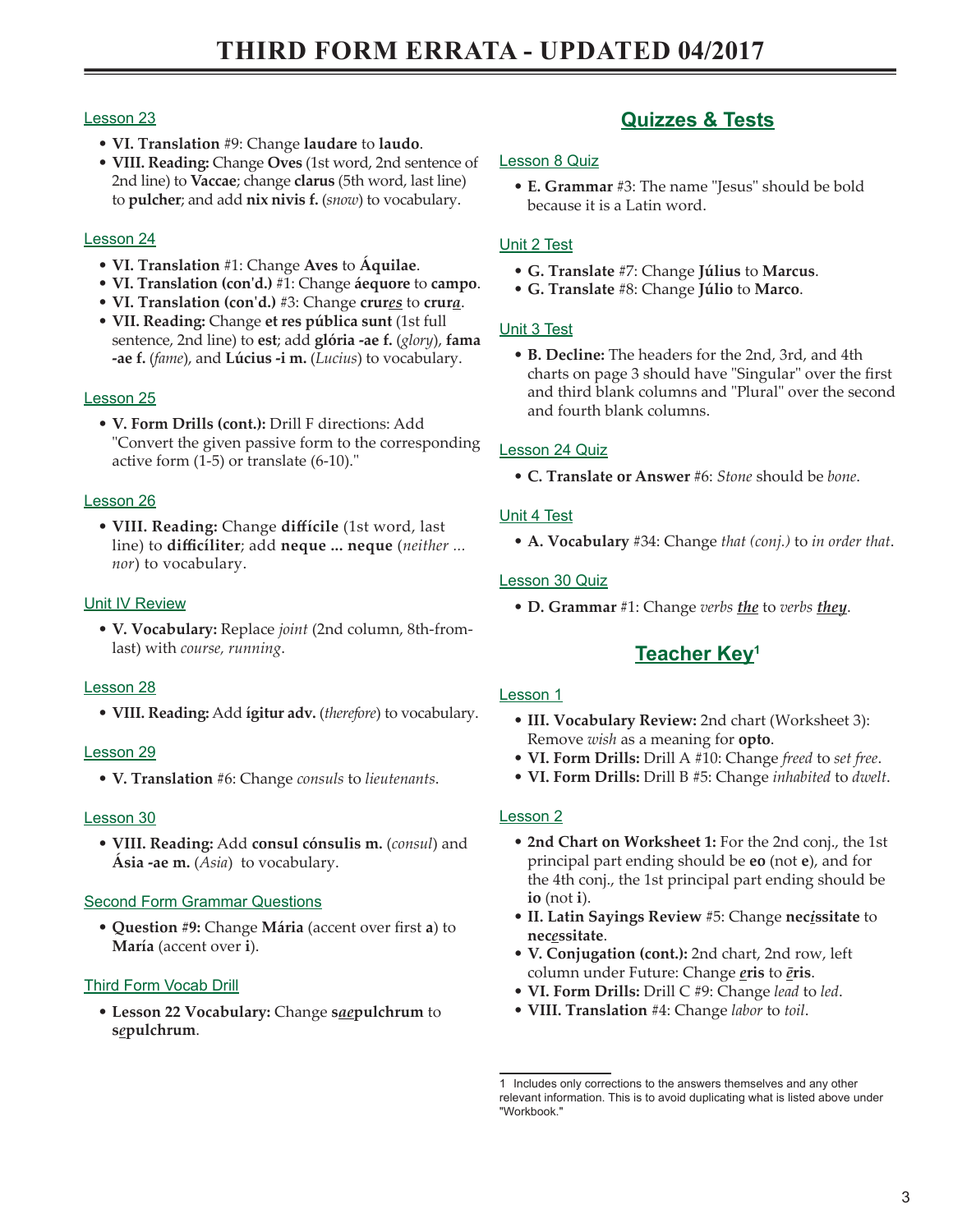### Lesson 3

- **I. Word Study and Grammar:** Saying: Change **Tolle et lege.** to **Tolle, lege**.
- **II B. Translation:** #19: Remove **murum** as an option and leave **vallum**. (Students will not learn **murum** until *Fourth Form*.)

### Lesson 4

• **III. Form Drills:** Drill F #9: Change *liberated* to *set free*.

### Lesson 6

- **III. Form Drills:** Drill C #7: Change **dicta** to **orata**.
- **III. Form Drills:** Drill F #10: Change **dicta** to **audita**.

### Unit 1 Review

- **IV. Vocabulary (cont.):** Top chart: Add *thus* to meanings of **ita** (1st row, 3rd column).
- **Translation C (Worksheet 5)** #7, 8: Change *tenta***batur** to *tene***batur**.
- **Translation D (Worksheet 5)** #4: Add **nostram** after **pátriam**.

#### Lesson 7

• **V. Vocative Case:** Drill B #8: Add accent mark to **Lúcia**.

#### Lesson 8

- **VII. Translation** #2: Change *on account of* to *because of*.
- **VII. Translation** #3: Change *given up* to *yielded*.
- **VII. Translation** #8: Change *picked up* to *raised*.
- **VII. Translation** #10: **Claude** should be in parentheses because it is an alternative to **Cláudite**. Do not use both.

#### Lesson 9

- **I. Word Study and Grammar** #12: Change **Fortuna fortes adjuvat** to **Fortes fortuna juvat**.
- **III. New Vocabulary:** Add *alma mater* as a derivative for **almus**, and correct the first meaning of **excelsus** from *high* to *on high*.
- **VIII. Translation** #1: Change **male** to **non**, and the corresponding translation to *The tired do not wage war*.

#### Lesson 10

- **I. Word Study and Grammar** #7: Change **Fortuna fortes adjuvat** to **Fortes fortuna juvat**.
- **New Vocabulary (Worksheet 2):** The meaning of **totus** should be *whole, entire*. The meaning of **alter** should be *the other, the second (of two)*.
- **III. Adjective Form Drills:** Drill B #4: Change **consul** to **vir**.
- **III. Adjective Form Drills:** Drill C #10: Change *prize* to *reward*.

### Lesson 11

- **I. Word Study and Grammar** #5: Change **Fortuna fortes adjuvat** to **Fortes fortuna juvat**.
- **VII. Translation** #7: Change *harsh* to *sharp*.

### Lesson 12

• **II. New Vocabulary:** Add *care* as a derivative of **carus**.

#### Lesson 13

- **I. Word Study and Grammar** #2: Change **Fortuna fortes adjuvat** to **Fortes fortuna juvat**.
- **I. Word Study and Grammar** #7: The answer should be **-ē** (with a macron).

### Unit II Review

• **IV. Declensions:** Declension of **cornu** (bottom of Worksheet 3): The dative, accusative, and ablative plurals should be:

| Case | PL.      |
|------|----------|
| dat. | córnibus |
| acc. | córnua   |
| abl  | córnibus |

#### **Unit III Introduction**

• **Question #6:** Change *persons or things* to *something*.

#### Lesson 14

- **I. Word Study and Grammar** #5: Change *motion* (5th word) to *action*.
- **II. New Vocabulary:** The meaning of **ordo** should be *order, rank, line, row* (*row* was missing).
- **V. Translation** #17: Remove **pono** as an alternative to **pósui**.
- **IX. Reading:** Change the translation of **Dic** (1st line) from *tell* to *speak to (tell)*.

#### Lesson 15

• **IV. Form Drills:** Drill D chart: Cut "or ... clause" under English Meaning.

## Lesson 16

- **II. New Vocabulary:** The meaning of **tempestas** should be *thunderstorm*.
- **IV. Form Drills:** Drill F #4: The answer should be **haec**.
- **IX. Reading:** Change *ready* (line 3) to *prepared*.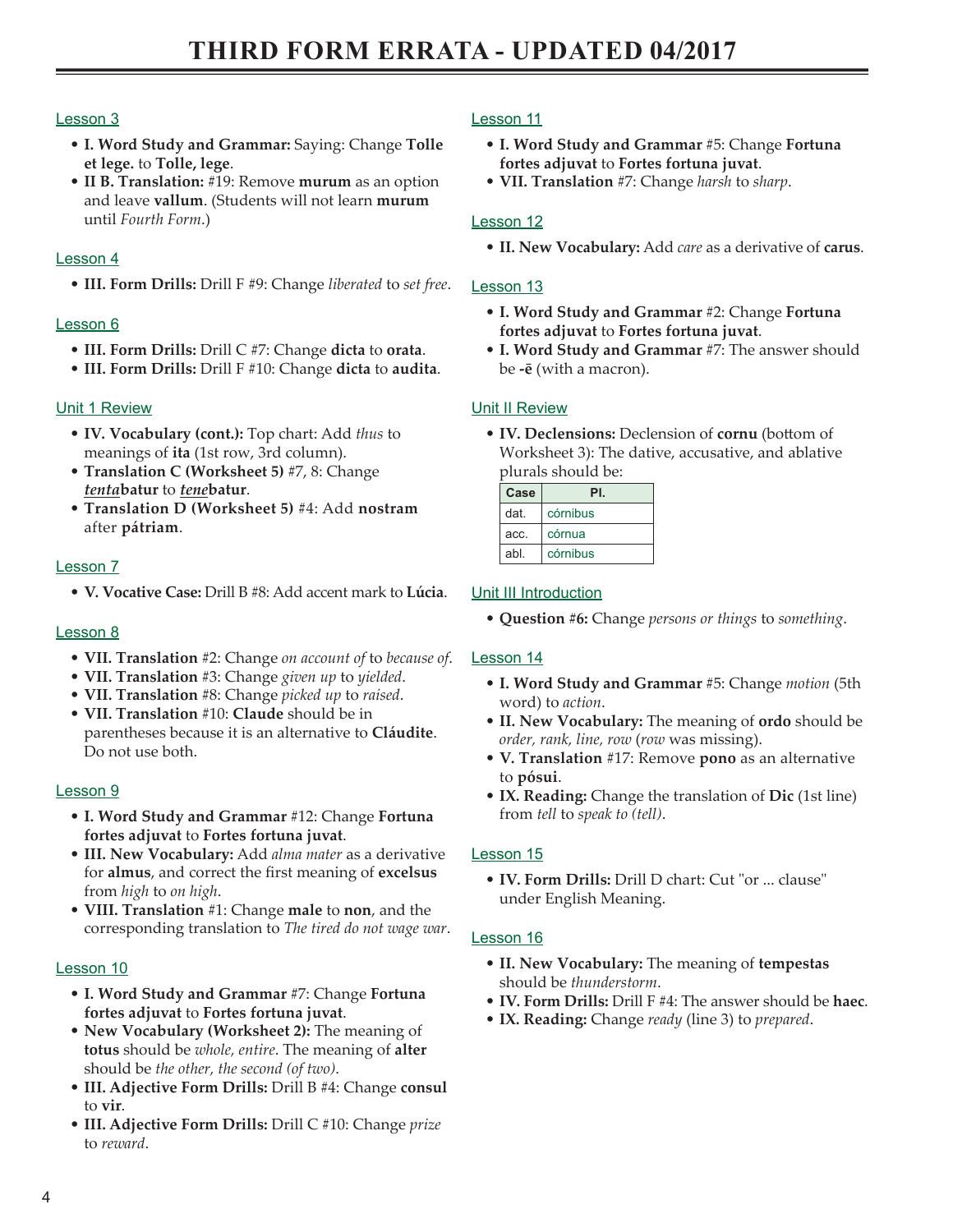# Lesson 17

- **III. New Vocabulary:** Add *wrong* as a meaning of **injúria**.
- **VI. Translation** #9: Change *should not be* to *ought not to be*.
- **VI. Translation** #10: Change **propter** to **ob**.
- **VIII. Reading:** Change *because of* (line 3) to *on account of*.

## Lesson 18

- **IV. Reflexive and Intensive Pronouns** #2: The answer should be *intensive adjective*.
- **V. Translation** #2: Change *You* to *You all*.

## Lesson 19

- **IV. Translation** #2: Change *took* to *lifted*.
- **VII. Reading:** Change *bathe* (line 4) to *wash*.

### Unit III Review

• **VI. Translation** #3: Change *cart* to *spear*.

### Lesson 20

- **II. Vocabulary:** Add *advice* to the meanings of **consílium**, and add *evangelical* as a derivative of **Evangélium**.
- **V. Form Drills:** Drill C #1: The answer should be **pona***s*.
- **V. Form Drills:** Drill C #7: Change the given **néscimus** to **cógimus** and the answer to **cogamus**. (**Néscimus** is a correct word, but 4th conj., not 3rd.)
- **VII. Reading:** Change *was* (2nd-to-last word, 1st line) to *were* and *replied* (2nd-to-last line) to *responded*.

#### Lesson 21

- **VII. Translation** #1: Change *beginning* to *starting point*.
- **VII. Translation** #5: Change *stars* to *heavens*.
- **VIII. Translation** #10: Change **currum** to **castellum**.
- **IX. Reading:** Change *hard* (last line) to *difficult*.

## Lesson 22

• **VII. Reading:** Change *laws* (2nd-to-last line) to *commandments* and *dinner parties* to *dinners (dinner parties)*.

### Lesson 23

- **II. Vocabulary:** The gender of **flos** should be masculine (m.).
- **VI. Translation** #3 (Under "Translate, giving ...."): Change *protected* to *guarded* (line 1) and *protect* to *guard* (line 2).
- **VI. Translation** #5 (Under "Translate, giving ...."): Change *protect* (both lines of answer) to *guard*.
- **VIII. Reading:** The following verbs should be changed to imperfect: *stood* to *was standing* (line 1), *felt* to *was feeling* (line 1), *looked* to *was looking* (line 1), *pleased* to *was pleasing* (line 4). Also change *of her* to *(her)* (line 2), *sheep* to *cows* (line 3), *flocks* to *herds* (line 3), and *bright* to *beautiful* (line 5).

## Lesson 24

- **II. Vocabulary:** Remove *edifice* as a derivative of **aequor**.
- **Answer to Drill/Test Form A:** Students do not need to give the subjunctive perfect passive.
- **VI. Translation (con'd)** #1: Change *level ground* to *a plain*.
- **VI. Translation (con'd)** #4: Change *so that he could* to *to* (or *so that he might*).
- **VI. Translation (con'd)** #5: Change *taken* to *lifted*.
- **VII. Reading:** Cut *and the public welfare* and change *are* to *is* (line 3).

## Lesson 25

- **II. Vocabulary:** Remove *rainstorm* as a definition of **imber** to match *Student Text*.
- **V. Form Drills (cont.):** Drill F #2: Change **e***xp***ectavisse***m* to **e***xsp***ectavisse***mus*.
- **V. Form Drills (cont.):** Drill F #3: Change **misisse***nt* to **misisse***t*.
- **VIII. Reading:** Change *you* to *you all* and *right away* to *suddenly* (both 1st line), and *though* to *however* (2nd line).

## Lesson 26

- **II. Vocabulary:** Replace **artus** with **cursus**.
- **Derivatives (Worksheet 2):** Remove #2 (*A bus ....*).
- **III. Conjugations:** Sum Pluperfect Subjunctive: Change the "Latin" columns as follows:

| <b>Person</b> | Singular | <b>Plural</b> |
|---------------|----------|---------------|
| 1st           | fuissem  | fuissemus     |
| 2nd           | fuisses  | fuissetis     |
| 3rd           | fuisset  | fuissent      |

- **VI. Declensions:** Remove macrons over the **u** in **cornu** in the dative, accusative, and ablative singulars. (The macron is not wrong, just unnecessary.)
- **VII. Translation:** #11: Change **lítorem** to **litus**.
- **VIII. Reading:** Change *cavalry* to *cohort* (2nd line) and *comrades* to *companions* (2nd-to-last line of paragraph beginning "Second day.")